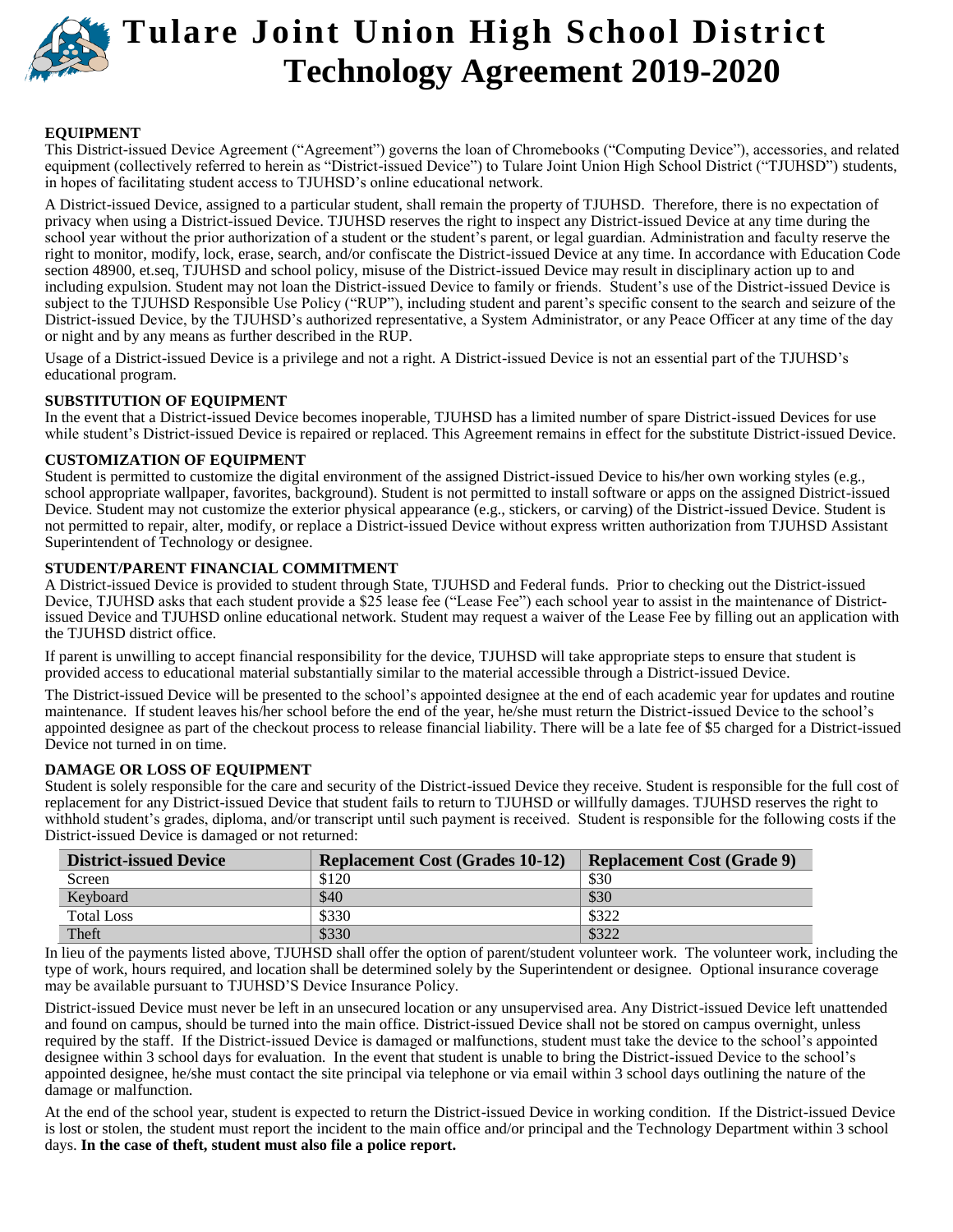#### **STANDARDS FOR DISTRICT-ISSUED DEVICE CARE**

#### **Student Responsibilities**:

- Bring the District-issued Device, fully charged, to school every day.
- Keep any District-issued Device with you or within your sight at all times.
- Do not let anyone use the District-issued Device other than your parents or guardians.
- Adhere to TJUHSD's Responsible Use Policy (RUP) at all times when using the District-issued Device.
- Report any problems, damage or theft of the District-issued Device immediately to your teacher.
- While working on a District-issued Device on campus, students must stay connected to the TJUHSD wireless network only and shall not connect to other wireless networks.

#### **General Care:**

- Do not do anything to the District-issued Device that may permanently alter them in any way.
- Do not remove any serial numbers or identification marks placed on the District-issued Device.
- Keep the District-issued Device clean (e.g., do not eat or drink while using the Computing Device).
- TJUHSD does not provide backup services for any District-issued Device. Students should not store important documents on District-issued Device. District technicians will not attempt to recover lost data on District-issued Device.

#### **Carrying the District-issued Device:**

It is recommended to use a padded backpack or a case to transport the District-issued Device.

#### **Screen Care:**

- Clean the District-issued Device screen with a soft, dry anti-static cotton cloth or with a screen cleaner designed specifically for LCD type screens only.
	- o Do not use cleaners that contain ammonia on the District-issued Device.
	- o Do not spray cleaners onto the District-issued Device.
	- o A soft cloth, slightly dampened with water may be used if required.

#### **Personal Health and Safety**

- Avoid extended use of the Computing Device while resting directly on your lap. The bottom of the Computing Device can generate significant heat.
- Take frequent breaks when using the Computing Device for long periods of time. Look away from the Computing Device approximately every fifteen minutes.
- Do not provide personal information to anyone over the Internet. Practice internet safety at all times.
- Do not share passwords with anyone.
- Keep the District-issued Device in a secure location when it is not at school.

#### **Restricted Use**

Gaming sites, video streaming sites and all social media will be blocked from 11:00 p.m. to 6:00 a.m., except Friday and Saturday evenings. Students placed on restrictive use will be allowed to use a Computing Device with only access to educationally relevant content. Gaming sites, video streaming sites and all social media will be blocked at all times.

If student violates one or more of the conditions below TJUHSD may, at the Superintendent or designee's sole discretion, place student on "Restricted Use" (minimum one month) until the Superintendent or designee determines student has satisfied the conditions for nonrestrictive use as specified by the Superintendent or designee. Reasons for placing a student on Restrictive Use relative to District-issued Device include but are not limited the following:

- Excessive damage to one or more of the District-issued Devices.
- Excessive loss of one or more of the District-issued Devices.
- Non-acceptance of user agreements.
- Excessive interruptions in service due to repair of local modifications.
- Violation of law or any existing school rules, including but not limited to a violation of Education Code section 48900 *et. seq.*, violation of School Policies and/or Administrative Regulations and violation of the TJUHSD Responsible Use Agreement and/or Acceptable Use Policies.
- Inappropriate, defamatory, inaccurate, abusive, obscene, profane, or illegal material found on the Computing Device.
- Repeated failure to bring the District-issued Device to class daily.
- Repeated failure to bring the Computing Device to school fully charged.
- Lack of minimum attendance requirement (95%).
- Excessive class tardiness.
- Any attempt to harm or destroy data of another user, the network, any technology equipment, or any of the agencies or other computer network services that are connected to the Internet.
- Spamming: sending mass or inappropriate emails.
- Attempting to bypass TJUHSD web filter while using the Computing Device on campus.
- Use of the school's Internet/E-mail accounts for financial or commercial gain or for any illegal activity.
- Logging in to the system using another user's account or password.
- Invading the privacy of individuals, revealing personal information of others or themselves, such as home address, email, or phone number.
- Photographing, audio recording, or video recording on campus without the permission of student's teacher, and principal, for academic purposes or in support of a school program.
- Redistributing a copyrighted program or copyrighted material without the express written permission of the owner or authorized person or as provided by the fair use exception. This includes uploading and downloading of materials.
- Exchanging or sharing District-issued Device or accessories with another student.
- Any other behavior deemed inappropriate by TJUHSD faculty or administration.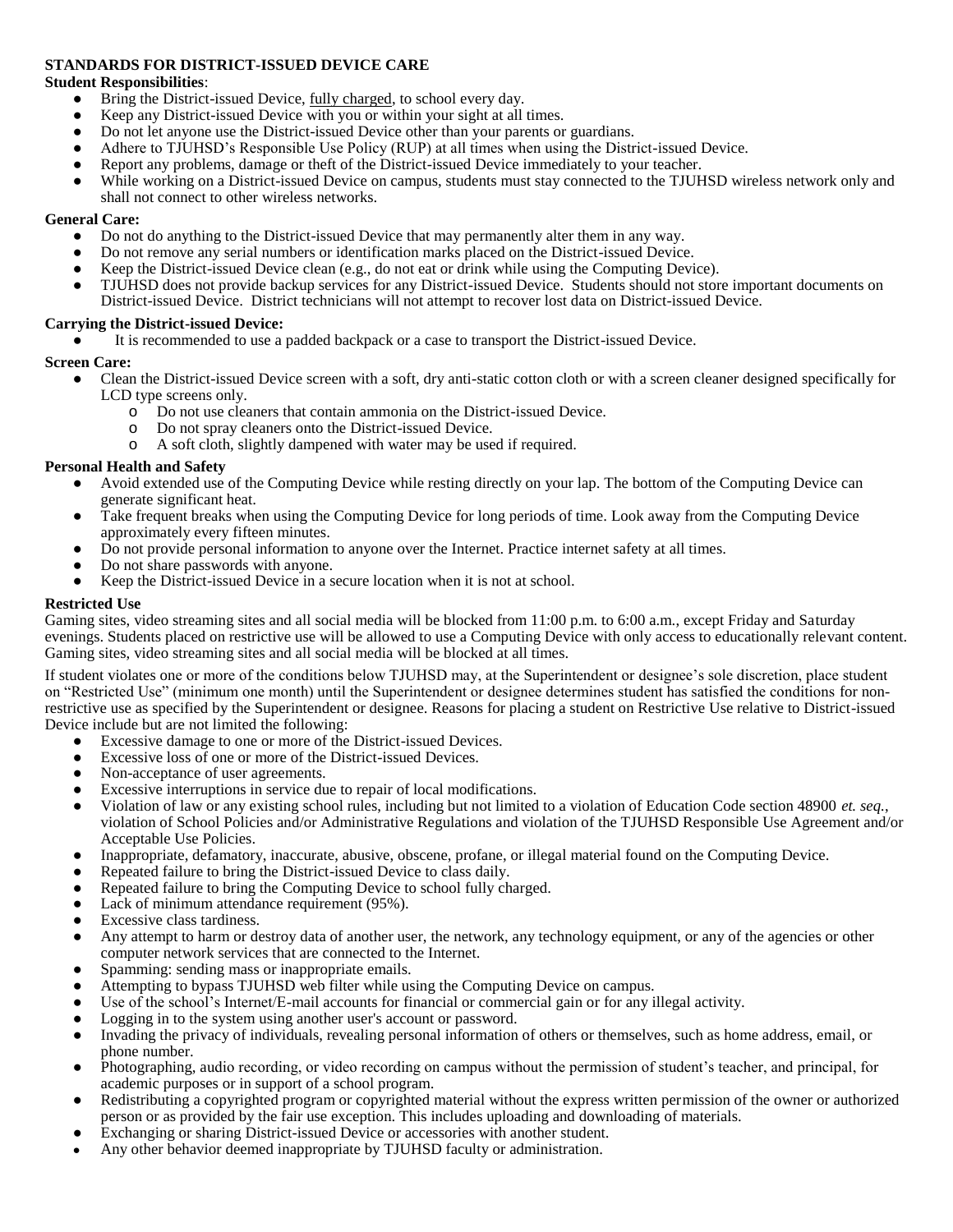## **Lease Fee**

**There is a Lease Fee of \$25 for the Chromebook ("District-issued Device"). For Freshman, the lease fee includes a zero deductible device insurance policy, but must be paid at the time of device pickup to take effect.** The Lease Fee is used by the District for maintenance of the District-issued Device and school network. The Lease Fee will be billed each year before the District-issued Device goes home with the student. Student/parent may request a waiver of the Lease Fee by filling out a waiver application at the District office.

## **Optional Damage Insurance for the District-issued Device**

*In addition to the Lease Fee, sophomore, junior and senior students/parents have the option to purchase non-refundable damage insurance ("Damage Insurance") for the District-issued Device at the time or before the District-issued Device is provided to the student.* The cost of the Damage Insurance is \$25. The Damage Insurance may be purchased at a later date only if the District-issued Device is first inspected by District staff.

The Damage Insurance covers: (1) accidental damage to the District-issued Device, and (2) theft of the District-issued Device, so long as the theft is reported to the school's main office within 72 hours of the theft and the student or his or her parents file a police report 72 hours of the theft according to the following replacement cost chart:

| District-issued Device Repair Required                                     | Replacement cost owed<br>by the student/parent<br>without Damage<br>Insurance | Replacement cost<br>owed by the<br>student/parent with<br>Damage Insurance<br>(Grades 10-12) | Replacement cost<br>owed by the<br>student/parent with<br>Damage Insurance<br>(Grade 9) |
|----------------------------------------------------------------------------|-------------------------------------------------------------------------------|----------------------------------------------------------------------------------------------|-----------------------------------------------------------------------------------------|
| District-issued Device Screen Repair                                       | \$214                                                                         | \$107                                                                                        | \$0                                                                                     |
| District-issued Device Keyboard Repair                                     | \$44                                                                          | \$22                                                                                         | \$0                                                                                     |
| Full replacement of the District-issued Device<br>due to accidental damage | \$330                                                                         | \$165                                                                                        | \$161                                                                                   |
| Full replacement of the District-issued Device                             | \$330                                                                         |                                                                                              |                                                                                         |
| due to theft (so long as the theft is reported to                          |                                                                               | \$330 w/o Police                                                                             | \$322 w/o Police                                                                        |
| the main office within 72 hours of the theft                               |                                                                               | Report                                                                                       | Report \$161                                                                            |
| and the student or his or her parents file a                               |                                                                               | \$165 w/ Police Report                                                                       | w/Police Report                                                                         |
| police report within 72 hours of the theft)                                |                                                                               |                                                                                              |                                                                                         |

*\*Costs are subject to change at the beginning of each school year without notice.* 

The Damage Insurance does not cover, among other things, loss of the District-issued Device, intentional damage, cosmetic damage that does not impede or hinder the normal operational function of the District-issued Device, corrosion, rust, or normal wear and tear.

If a District-issued Device is lost, intentionally damaged, or stolen and the student/parent does not file a police report within 72 hours of the theft, the student/parent is responsible for paying the full price of the District-issued Device to the District. The student will not receive a replacement District-issued Device until the appropriate replacement cost is provided. If a student is provided with a second District-issued Device, and that District-issued Device is subsequently lost, stolen or intentionally damaged, no further District-issued Devices will be issued for the remainder of the school year.

### **Accessories**

Chargers, cables, cases are not eligible to be covered by the Damage Insurance. These items will be replaced at the actual cost of replacement. The estimated cost of replacement for the Chromebook Power Cord is \$30.00, but the cost is subject to change at any time.

## **Duties in the Event of Theft or Damage**

If the District-issued Device is damaged, the student must take the District-issued Device to the school's main office within 72 business hours for evaluation. In the event that the student is unable to bring the District-issued Device to the school's main office, he/she must contact the site principal via telephone or via email within 72 business hours outlining the nature of the damage, and then bring the District-issued Device into the office as soon as practicable. District staff shall be solely responsible for evaluating the District-issued Device to determine whether the damage is eligible for coverage under this Damage Insurance policy.

If the District-issued Device is lost or stolen, the student must report the incident to the school's main office and/or principal within 72 business hours. **In the case of theft, student must also file a police report.**